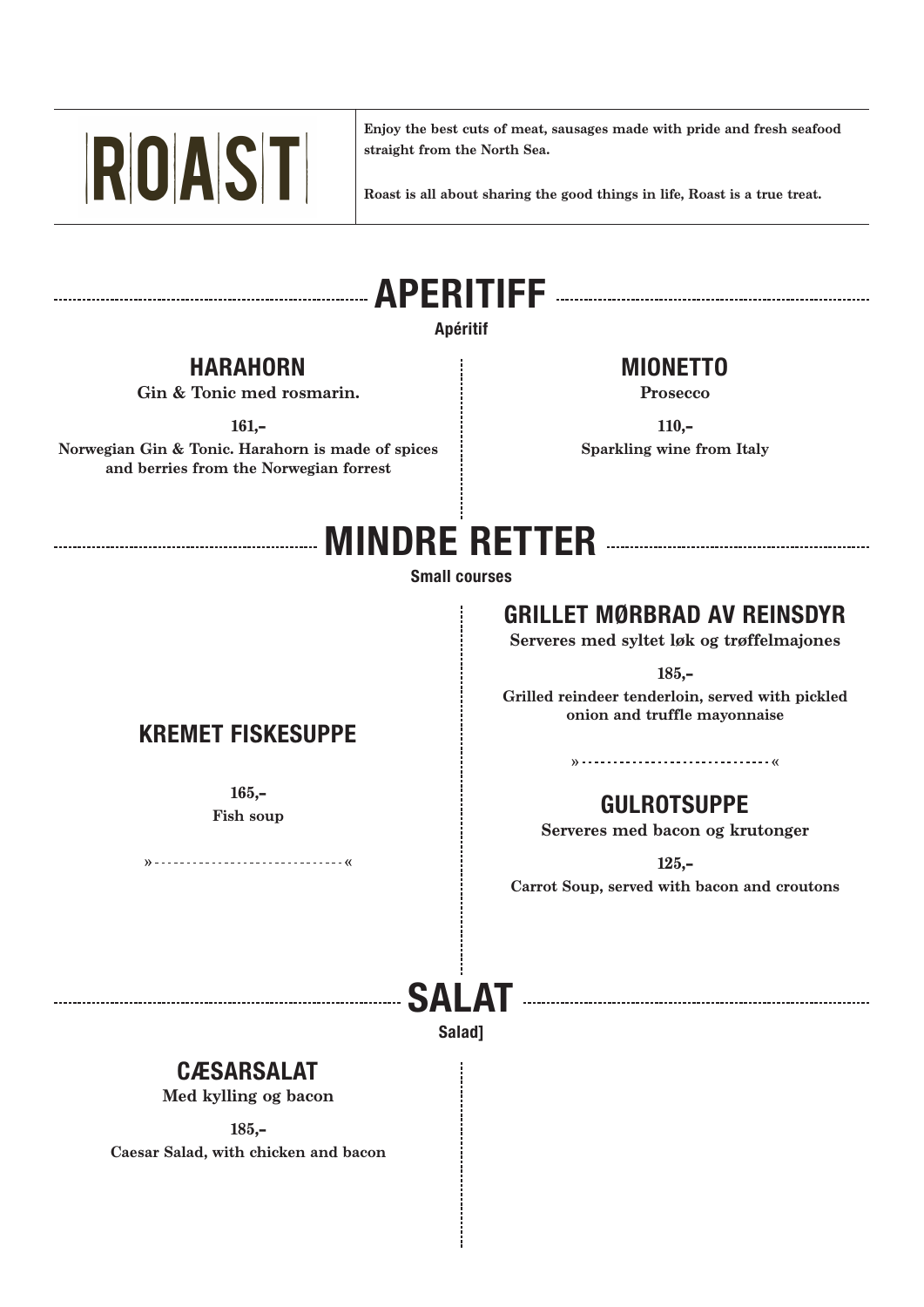

**Enjoy the best cuts of meat, sausages made with pride and fresh seafood straight from the North Sea.**

**Roast is all about sharing the good things in life, Roast is a true treat.**

# **FISK**

**Fish**

#### **GRILLET KVEITE**

**Serveres med brokkolistilker, remulade, fennikel og mandler**

**325,-**

**Grilled Halibut, served with broccoli stalks, remoulade, fennel, almonds**

#### **» «**

#### **DAMPET RØYEFILET**

**Serveres med potetmos, soya og strimlet grønnsaker**

**295,-**

**Steamed Char, served with mashed potatoes, soy and shredded vegetables**

#### **GRILLET BOKNAFISK**

**Serveres med hjertesalat og småpoteter**

**325,-**

**Grilled Bokna Cod is a variant of stockfish partially dried by sun and wind. The cod is served with lettuce and potatoes**

#### **GRILLET HUMMERHALE**

**» «**

**Serveres med strozzapreti, hvitløk, chili og persille**

**465,-**

**Grilled Lobster Tail, served with strozzapreti, garlic, chili and parsley**

# **KJØTT**

#### **Meat**

#### **HAMBURGER**

**Med ost og bacon. Serveres med pommes bistro**

**195,-**

**Hamburger with cheese and bacon. Served with pommes bistro** 

**» «**

#### **GRILLET ENTRECÔTE**

**300 gram Serveres med estragonmajones, salat og pommes bistro** 

**355,-**

**Grilled Entrecôte 300g, served with tarragon mayonnaise, salad and pommes bistro**

#### **KYLLINGBURGER**

**Serveres med pommes bistro**

**175,- Chicken Burger, served with pommes bistro**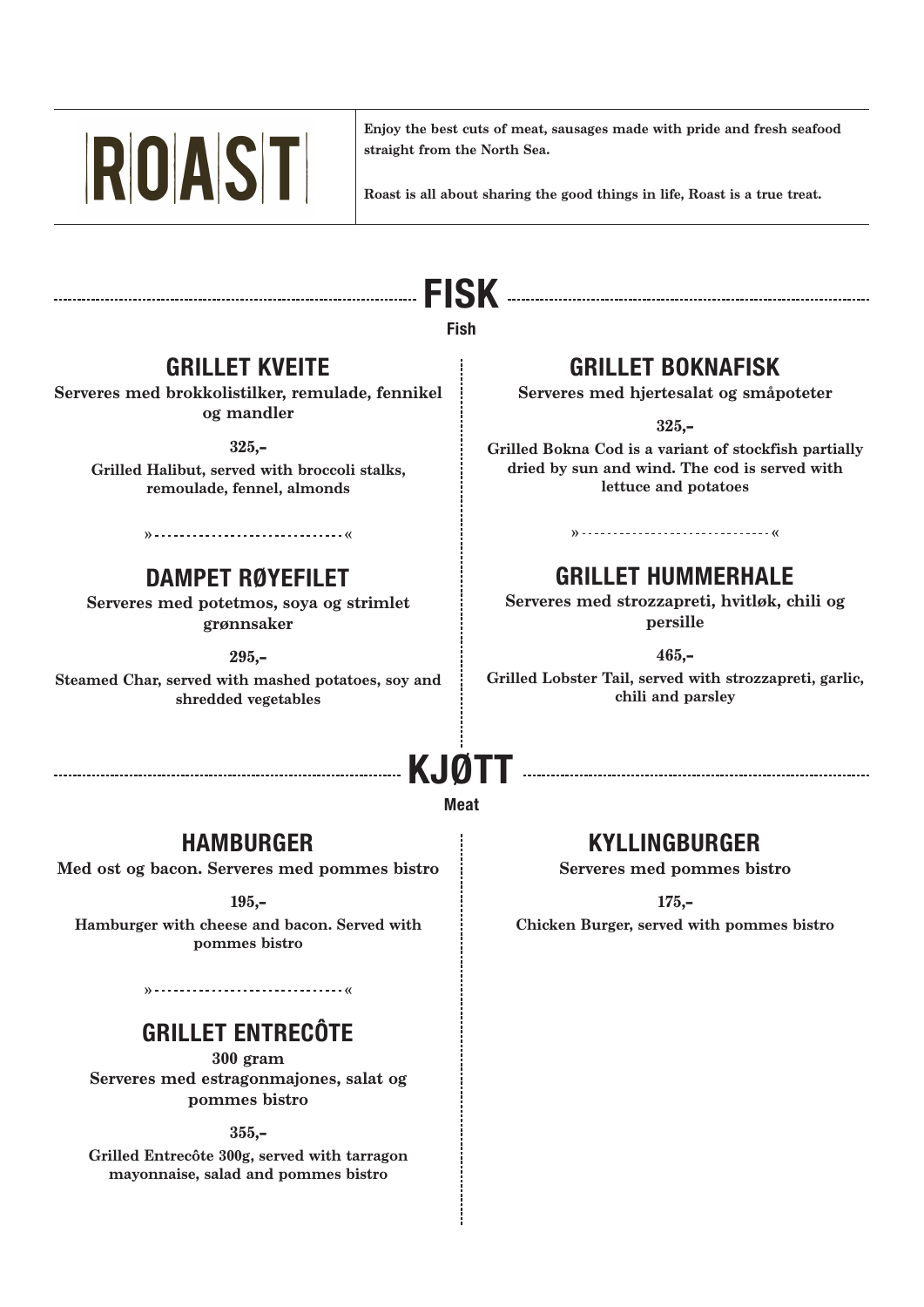

**Enjoy the best cuts of meat, sausages made with pride and fresh seafood straight from the North Sea.**

**Roast is all about sharing the good things in life, Roast is a true treat.**

# **SØTT**

#### **Sweets**

## **GRILLET ANANAS**

**Serveres med kokos-is og lønnesirup med chili** 

**145,-**

**Grilled Pineapple, served with cocos icecream and maple syrup with chili** 

## **PANNACOTTA**

**» «**

**med pasjonsfrukt**

**145,- Pannacotta, served with passion fruit** 

## **SJOKOLADE**

**165,- Chocolate**

**» «**

**OST** 

**Tre typer ost. Serveres med plommekompott**

**275,-**

**Selection of three cheeses, served with plum compote**

# **ALLERGENER**

#### **Allergens**

#### **KREMET FISKESUPPE**

**Fish soup Inneholder: laktose (melk), fisk, bløtdyr, skalldyr, Contains: lactose (milk), fish, molluscs, shellfish**

## **CÆSARSALAT**

**Caesar Salad Inneholder: laktose (melk), egg, sennep Contains: lactose (milk), egg, mustard**

**» «**

#### **MØRBRAD AV REINSTYR**

**Reindeer Inneholder: egg, laktose (melk) Contains: egg, lactose (milk)**

## **GULROTSUPPE**

**Carrot Soup Inneholder: gluten (hvete), laktose (melk) Contains: gluten (wheat), lactose (milk)**

**» «**